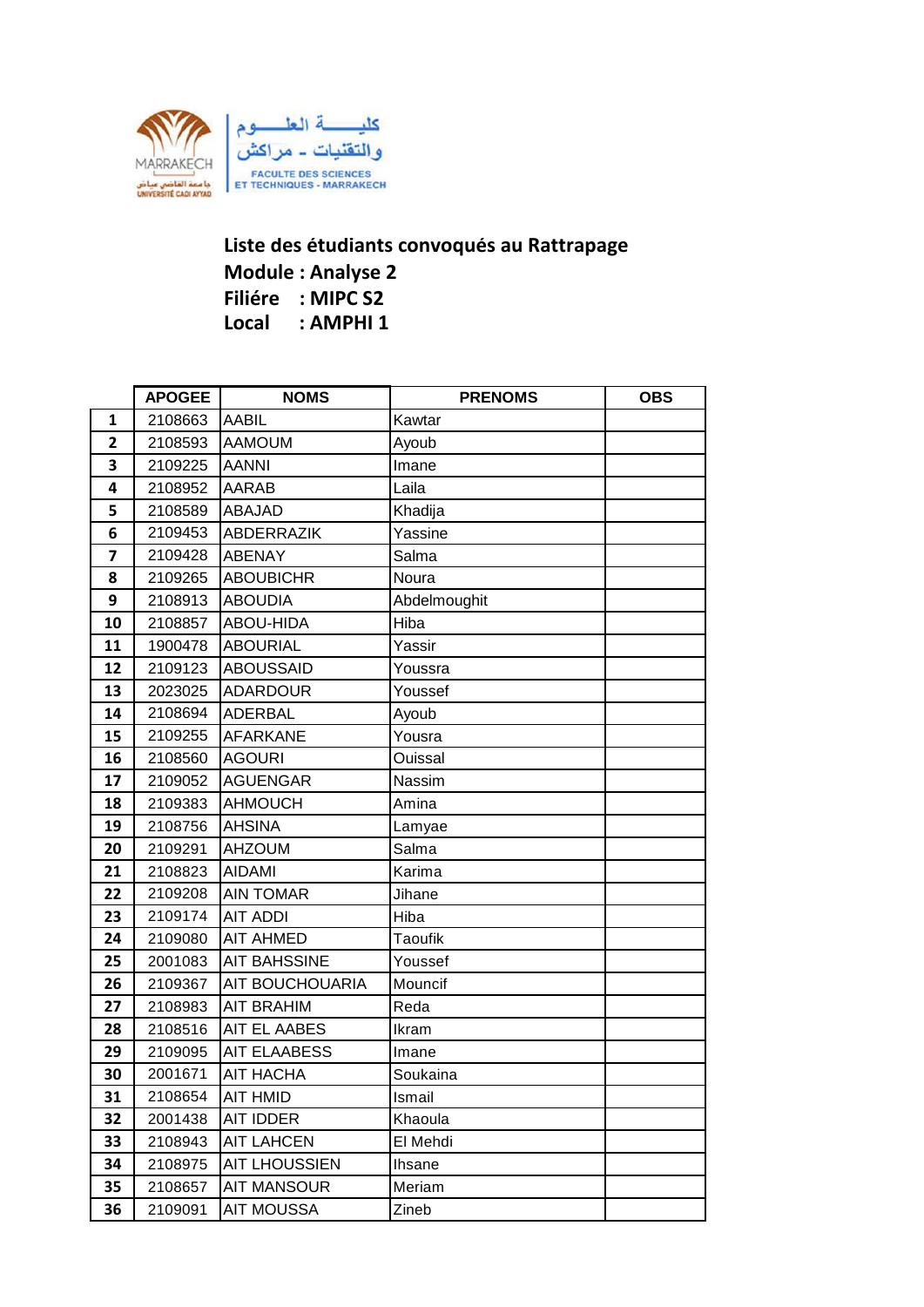| 37 | 2108762 | <b>AIT TATA</b>       | Saleh               |  |
|----|---------|-----------------------|---------------------|--|
| 38 | 2109309 | <b>AIT TTALEB</b>     | Soulaymane          |  |
| 39 | 2001510 | <b>AIT YOUSSEF</b>    | Nassima             |  |
| 40 | 2108693 | <b>AJEROUASSI</b>     | Aya                 |  |
| 41 | 2108949 | <b>AJGANIOU</b>       | Imane               |  |
| 42 | 2108804 | <b>AKCHOUD</b>        | Roumaissa           |  |
| 43 | 2109239 | AKLALOUCH             | Amal                |  |
| 44 | 2109186 | <b>AKOUR</b>          | Khadija             |  |
| 45 | 2108624 | <b>ALAARROUD</b>      | Hamza               |  |
| 46 | 2108752 | <b>ALAMI OURIAGLI</b> | Omayma              |  |
| 47 | 2109244 | <b>ALAOUI</b>         | Youssef             |  |
| 48 | 2026051 | <b>ALIOUA</b>         | Malika              |  |
| 49 | 2108548 | <b>ALKOUCH</b>        | Loubna              |  |
| 50 | 2001720 | <b>ALLA</b>           | Karima              |  |
| 51 | 2001843 | <b>ALLOUCHE</b>       | Nabil               |  |
| 52 | 2108472 | <b>AMASSMOUD</b>      | Yassamina           |  |
| 53 | 2108719 | AMAZAL                | Ayyoub              |  |
| 54 | 2109295 | <b>AMHARECH</b>       | Khadija             |  |
| 55 | 2108601 | AMINU                 | Zainab              |  |
| 56 | 2001526 | AMIZMIZ               | MINNATOU-ALLAH      |  |
| 57 | 2109157 | <b>ANEJJAR</b>        | Ilyas               |  |
| 58 | 2109386 | <b>ANGURI</b>         | Hasnae              |  |
| 59 | 2108432 | ANJJARE               | Maryem              |  |
| 60 | 2001489 | <b>ANNOUR</b>         | Mariem              |  |
| 61 | 2108934 | <b>ANOUARY</b>        | Ikram               |  |
| 62 | 2134312 | <b>ANZLATI</b>        | <b>ISMAEL IMANI</b> |  |
| 63 | 2026004 | <b>AOUZAL</b>         | Mohamed             |  |
| 64 | 2001559 | <b>ASLID</b>          | Salma               |  |
| 65 | 2109047 | <b>ASSAL</b>          | Walid               |  |
| 66 | 2108645 | <b>ASSEKNOUR</b>      | Sana                |  |
| 67 | 2108587 | <b>AYOUCHI</b>        | Ilham               |  |
| 68 | 2001758 | <b>AZDOUD</b>         | Tariq               |  |
| 69 | 2109131 | <b>AZIHI</b>          | Khaoula             |  |
| 70 | 2001768 | <b>AZIZI</b>          | Ourda               |  |
| 71 | 2108928 | <b>BAHAMDI</b>        | Khaoula             |  |
| 72 | 2108987 | <b>BAHI</b>           | Nouhaila            |  |
| 73 | 2109335 | <b>BAHJA</b>          | Laila               |  |
| 74 | 2108888 | <b>BAJADI</b>         | Mohamed             |  |
| 75 | 2109192 | <b>BAKOURA</b>        | Hamza Amine         |  |
| 76 | 2108695 | <b>BAKRI</b>          | Chaimae             |  |
| 77 | 2109195 | <b>BALLIHI</b>        | Amal                |  |
| 78 | 2109241 | <b>BANINI</b>         | Aya                 |  |
| 79 | 2001970 | <b>BARGANNI</b>       | Saliha              |  |
| 80 | 2108786 | <b>BARJ</b>           | Asmaa               |  |
| 81 | 1900442 | <b>BAYA</b>           | Houssam             |  |
| 82 | 2109458 | <b>BECHAR</b>         | Nabil               |  |
| 83 | 2001466 | <b>BEL HARCHA</b>     | Amal                |  |
| 84 | 2109138 | <b>BEL KADI</b>       | Ismail              |  |
| 85 | 2108959 | <b>BELAICHA</b>       | Fatima Ezzahraa     |  |
| 86 | 2108893 | <b>BELHAJ</b>         | Meryem              |  |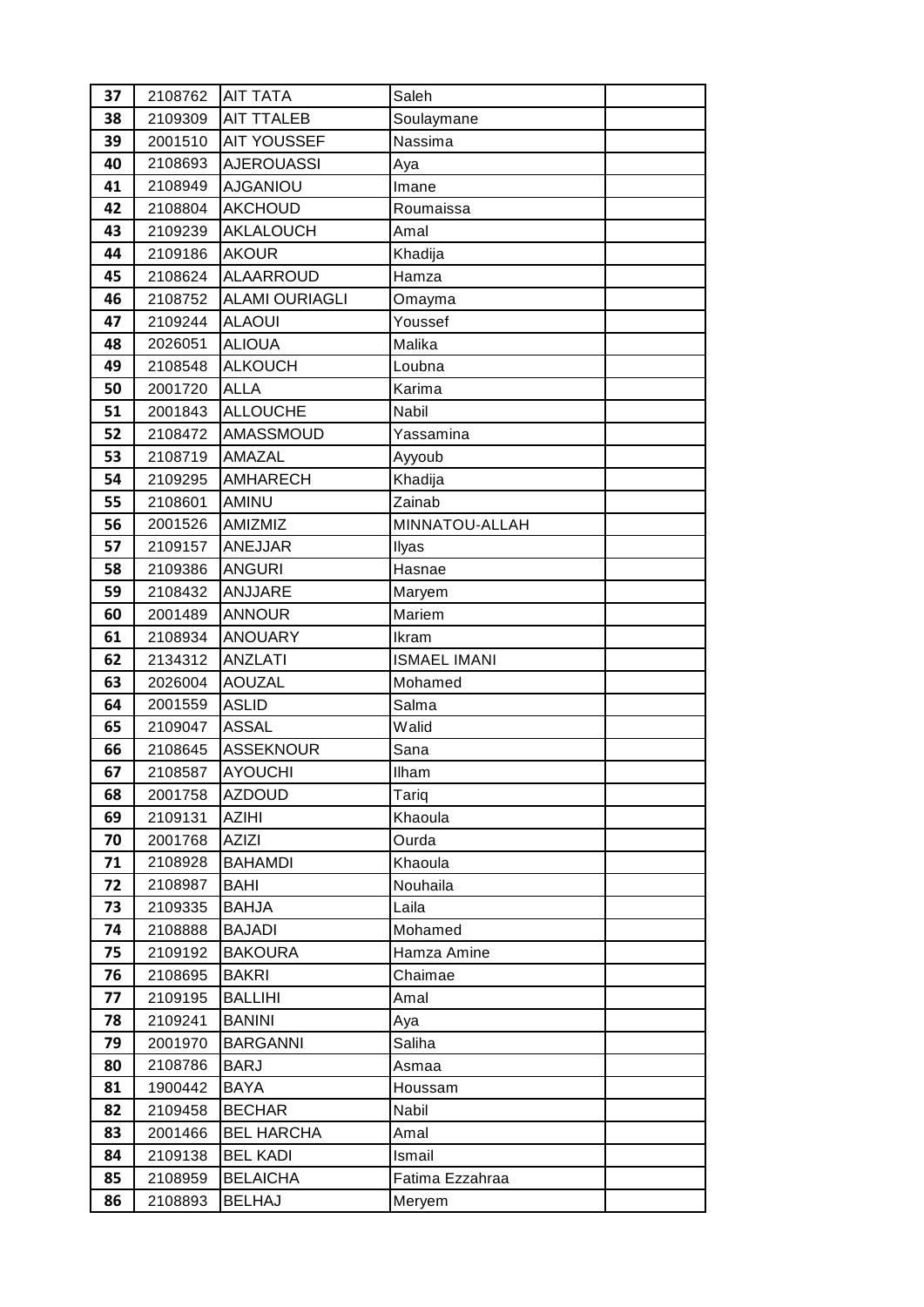| 87 | 2109465 | <b>BELKORCHI</b>            | Ali     |  |
|----|---------|-----------------------------|---------|--|
| 88 | 2108453 | <b>BELLANI</b>              | Hajar   |  |
| 89 | 2022087 | <b>BELQADI</b>              | Khadija |  |
| 90 | 2109048 | <b>BEN ASSOU</b>            | Achraf  |  |
| 91 | 2109387 | <b>BEN LAARAJ</b>           | Omaima  |  |
| 92 | 2108960 | <b>BEN OUKHANCHOUCHSaid</b> |         |  |
| 93 | 2108710 | <b>BENALLA</b>              | Mohamed |  |
| 94 | 2108688 | <b>BENHILAL</b>             | Oumayma |  |
| 95 | 2023262 | <b>BENNASSIR</b>            | Asmaa   |  |
| 96 | 2108972 | <b>BENRIOUI</b>             | Ali     |  |
| 97 |         |                             |         |  |
| 98 |         |                             |         |  |

**Liste des étudiants convoqués au Rattrapage Module : Analyse 2 Filiére : MIPC S2 Local : AMPHI 2**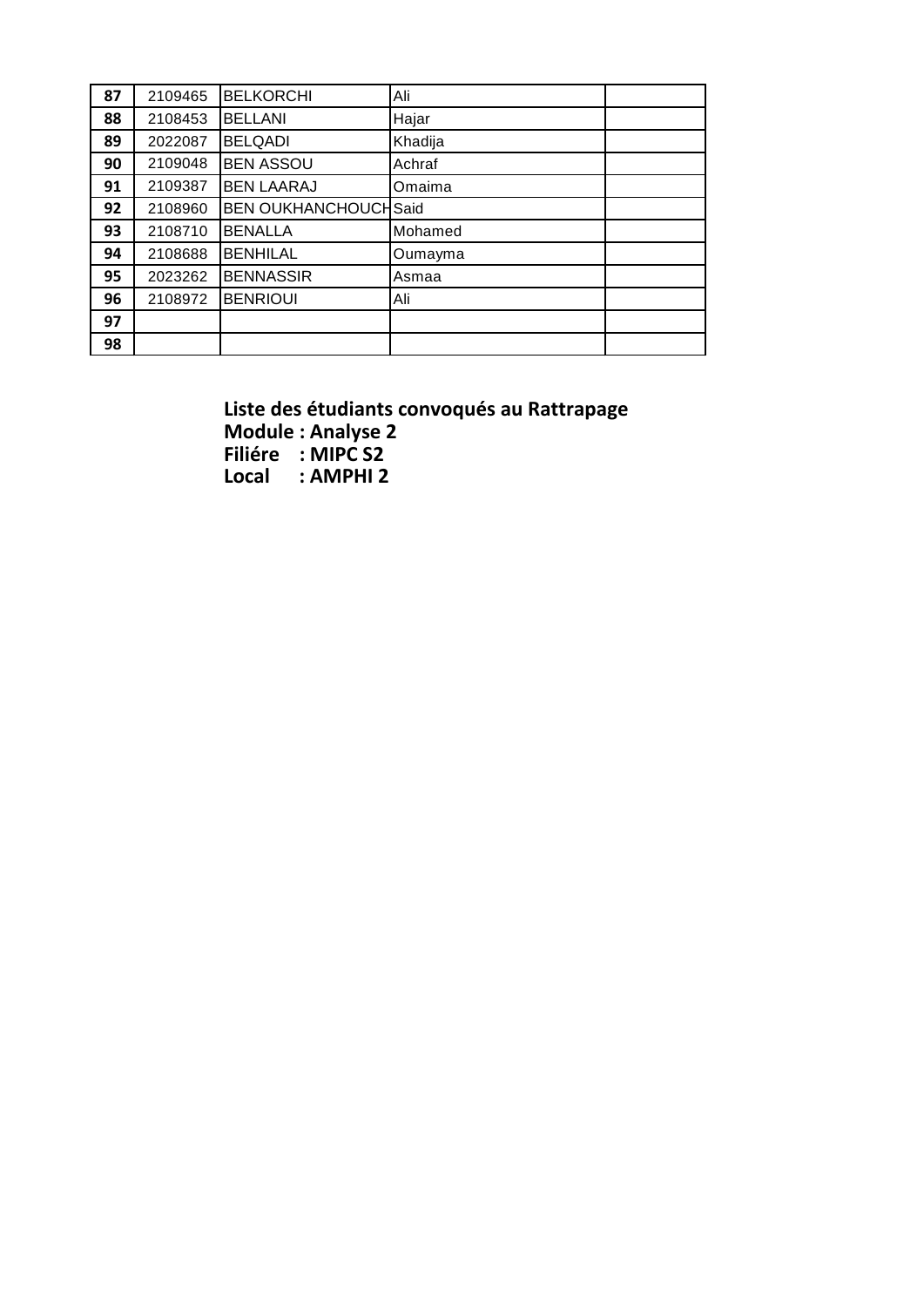|                | <b>APOGEE</b> | <b>NOMS</b>        | <b>PRENOMS</b>      | <b>OBS</b> |
|----------------|---------------|--------------------|---------------------|------------|
| 1              | 2001944       | <b>BENYHYA</b>     | Kaouthar            |            |
| $\overline{2}$ | 2108515       | <b>BENZIDANE</b>   | Wiame               |            |
| 3              | 2026065       | <b>BENZOUINE</b>   | <b>CHAIMAE</b>      |            |
| 4              | 2022398       | <b>BENZZI</b>      | Siham               |            |
| 5              | 2109385       | <b>BERRADA</b>     | Mohamedghali        |            |
| 6              | 2109406       | <b>BEZE</b>        | Rajae               |            |
| $\overline{7}$ | 2108712       | <b>BICHRA</b>      | Mohamed-el Mostafa  |            |
| 8              | 2109271       | <b>BOUADILA</b>    | Wafae               |            |
| 9              | 2022991       | <b>BOUALAM</b>     | Mahjouba            |            |
| 10             | 2109401       | <b>BOUALLAGA</b>   | Rayane              |            |
| 11             | 2108920       | <b>BOUBRAHIM</b>   | Hana                |            |
| 12             | 2109165       | <b>BOUDELLAHA</b>  | Younes              |            |
| 13             | 2109222       | <b>BOUDINA</b>     | Raihana             |            |
| 14             | 2108554       | <b>BOUFTOI</b>     | Fadi                |            |
| 15             | 2108974       | <b>BOUFTOU</b>     | Hafida              |            |
| 16             | 2108746       | <b>BOUGUETTAYA</b> | Ramiya              |            |
| 17             | 2108649       | <b>BOUHASSI</b>    | Imane               |            |
| 18             | 2108648       | <b>BOUHOUCH</b>    | <b>Brahim</b>       |            |
| 19             | 2109013       | <b>BOUIDAR</b>     | Noura               |            |
| 20             | 2108937       | <b>BOUKARNAOUI</b> | Fadwa               |            |
| 21             | 2109085       | <b>BOULAAOUANE</b> | Khalil              |            |
| 22             | 2109230       | <b>BOULAARAB</b>   | Soufiane            |            |
| 23             | 2109094       | <b>BOULEHLALEB</b> | Hajar               |            |
| 24             | 2108578       | <b>BOUMLIK</b>     | Oussama             |            |
| 25             | 2108446       | <b>BOUMMANE</b>    | Ines                |            |
| 26             | 2109026       | <b>BOUMOUDI</b>    | Alae                |            |
| 27             | 2108686       | <b>BOUNAGUI</b>    | Abdessamad          |            |
| 28             | 2109175       | <b>BOURKOUKOU</b>  | Salma               |            |
| 29             | 2108666       | <b>BOUTARA</b>     | Reda                |            |
| 30             | 2108961       | <b>BOUTATEN</b>    | Doha                |            |
| 31             | 2108720       | <b>BOUZERGANE</b>  | Abdelaziz           |            |
| 32             | 2109362       | <b>CHAFIK</b>      | Mustapha            |            |
| 33             | 2109375       | <b>CHAKIR</b>      | Asma                |            |
| 34             | 2108788       | <b>CHAKIR</b>      | Malika              |            |
| 35             | 2108806       | <b>CHAMSI</b>      | Sohaib              |            |
| 36             | 2026037       | <b>CHATER</b>      | Sara                |            |
| 37             | 2108990       | <b>CHENKAR</b>     | Sofia               |            |
| 38             | 2108718       | <b>CHIHAB</b>      | Zineb               |            |
| 39             | 2108800       | <b>CHINAOUI</b>    | Hafsa               |            |
| 40             | 2109189       | <b>CHOUIRGUI</b>   | Safaa               |            |
| 41             | 2109172       | <b>CHOUJAA</b>     | Asmae               |            |
| 42             | 2108932       | <b>DAHOUNE</b>     | Salma               |            |
| 43             | 2108619       | <b>DAIF</b>        | Ghizlane            |            |
| 44             | 2109170       | <b>DANNOUN</b>     | Mohammed            |            |
| 45             | 2109010       | <b>DAOUDI</b>      | Moaad               |            |
| 46             | 2134314       | <b>DEGUE</b>       | ARED GIOVANY GODSON |            |
| 47             | 2109196       | <b>DIHI</b>        | Fatima              |            |
| 48             | 2108726       | <b>DOUIK</b>       | Douaa               |            |
| 49             | 2109103       | <b>EDDANIR</b>     | Rajaa               |            |
| 50             | 2108766       | <b>EL AFFAS</b>    | Chaimaa             |            |
| 51             | 2108671       | <b>EL AMRANI</b>   | Yasser              |            |
| 52             | 2109286       | EL ASSANI          | Chaimaa             |            |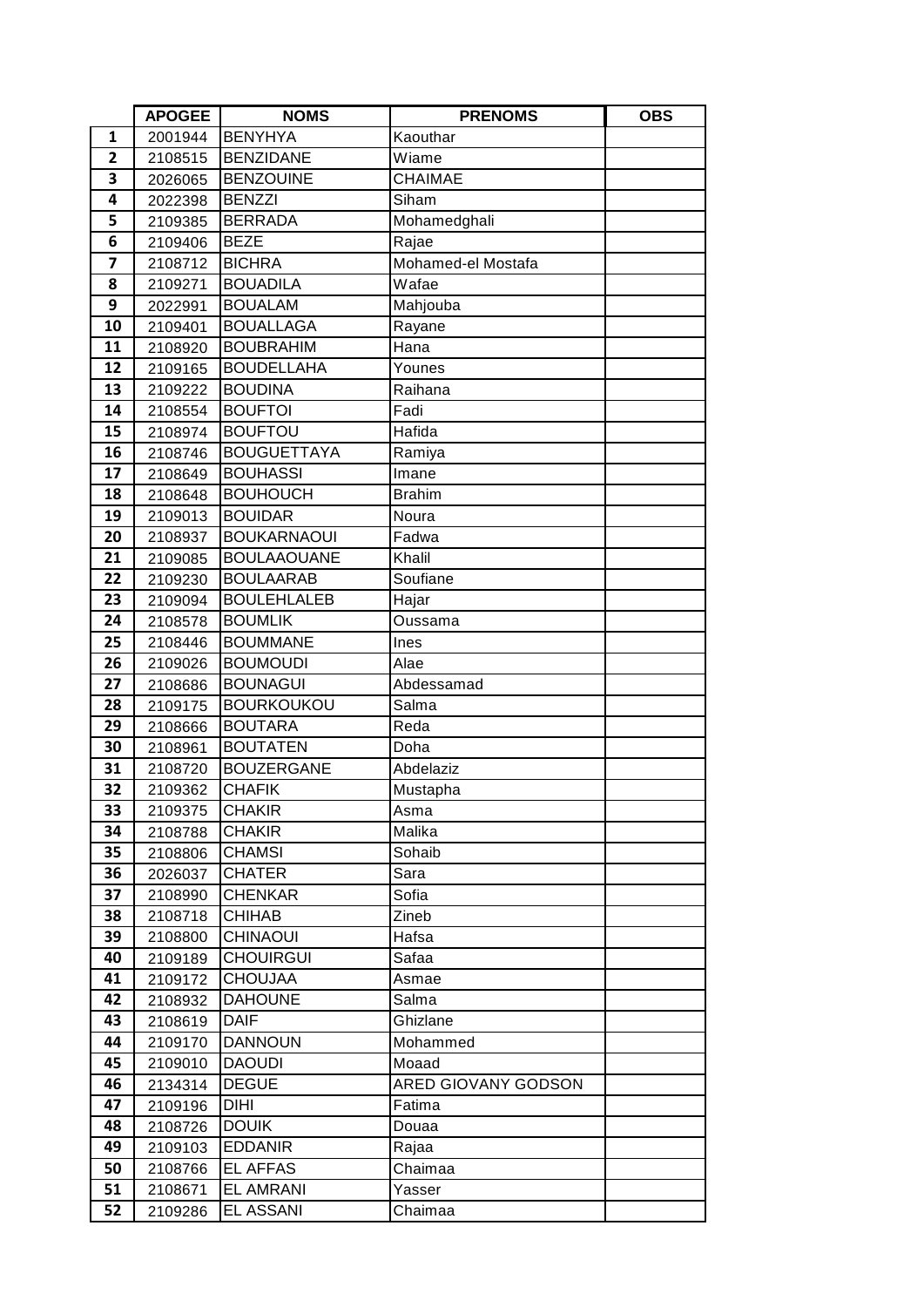| 53 | 2108429 | <b>EL ATIK</b>     | Imane          |  |
|----|---------|--------------------|----------------|--|
| 54 | 2109118 | EL AZOUZY          | Imane          |  |
| 55 | 2109020 | <b>EL BAHHAR</b>   | Mariam         |  |
| 56 | 2001881 | <b>EL BERRAH</b>   | Ouafa          |  |
| 57 | 2109111 | <b>EL BOUKHARI</b> | Khalid         |  |
| 58 | 2109202 | <b>EL FARHI</b>    | Siham          |  |
| 59 | 2108883 | <b>EL FARIDI</b>   | Samya          |  |
| 60 | 2001451 | <b>EL FERGACH</b>  | Latifa         |  |
| 61 | 1817228 | <b>EL GHAZLANI</b> | <b>OUMAIMA</b> |  |
| 62 | 2108465 | <b>EL HADDAD</b>   | Amina          |  |
| 63 | 2108616 | <b>EL HAILI</b>    | Walid          |  |
| 64 | 2109009 | <b>EL HAJRI</b>    | Soukayna       |  |
| 65 | 2108770 | <b>EL HAMAL</b>    | Nouhaila       |  |
| 66 | 2108585 | <b>EL HIMER</b>    | Souad          |  |
| 67 | 2108745 | <b>EL HMDANI</b>   | Imane          |  |
| 68 | 2108832 | EL IDRISSI SAOUD   | Youssef        |  |
| 69 | 2109209 | EL KHOUBAIZ        | Mohamed        |  |
| 70 | 2108924 | <b>EL MAKROUD</b>  | Abderrahmane   |  |
| 71 | 2108998 | <b>EL MASTAFI</b>  | Amine          |  |
| 72 | 2109429 | <b>EL MASTAFI</b>  | Aymane         |  |
| 73 | 2109173 | <b>EL MATRAG</b>   | Aya            |  |
| 74 | 2109257 | <b>EL MEZZI</b>    | Yassir         |  |
| 75 | 2108866 | <b>EL MISKY</b>    | Zainab         |  |
| 76 | 1817245 | EL MOTASSADEQ      | <b>ADNANE</b>  |  |
| 77 | 2108929 | EL MOUAKKIT        | Hala           |  |
| 78 | 2108847 | <b>EL MOUEKKEN</b> | Oussama        |  |
| 79 | 2109320 | EL MOUSSTARI       | Zineb          |  |
| 80 | 2001538 | <b>EL QABA</b>     | Meriam         |  |
| 81 | 2108822 | <b>EL YOUNESSI</b> | Fatima Ezzahra |  |
| 82 | 2109287 | <b>ELAAMERY</b>    | Khawla         |  |
| 83 | 1901199 | <b>ELALAMI</b>     | Mohammed       |  |
| 84 | 2108731 | <b>ELANSARY</b>    | Oliya          |  |
| 85 | 2109301 | <b>ELBAHI</b>      | Hamza          |  |
| 86 | 2020530 | <b>ELBAOUTI</b>    | Majida         |  |
| 87 | 2109046 | <b>ELBEJJAJ</b>    | Souhail        |  |
| 88 | 1817258 | <b>ELBOUNI</b>     | SOAD           |  |
| 89 | 2109285 | <b>ELFADIL</b>     | Hanane         |  |
| 90 | 2108677 | <b>ELFAHMI</b>     | Rana           |  |
| 91 | 2108530 | <b>ELFAL</b>       | Salma          |  |
| 92 | 2108955 | <b>ELGARDOUM</b>   | Amine          |  |
| 93 | 2108995 | <b>ELGHAZZALI</b>  | Chaima         |  |
| 94 | 2108994 | <b>ELHAMZAOUI</b>  | Iman           |  |
| 95 | 2108985 | <b>ELKALEF</b>     | Abdelmohaimine |  |
| 96 | 2024826 | <b>ELKAOUTAR</b>   | Fatima Zahra   |  |
| 97 |         |                    |                |  |
| 98 |         |                    |                |  |

## **Liste des étudiants convoqués au Rattrapage**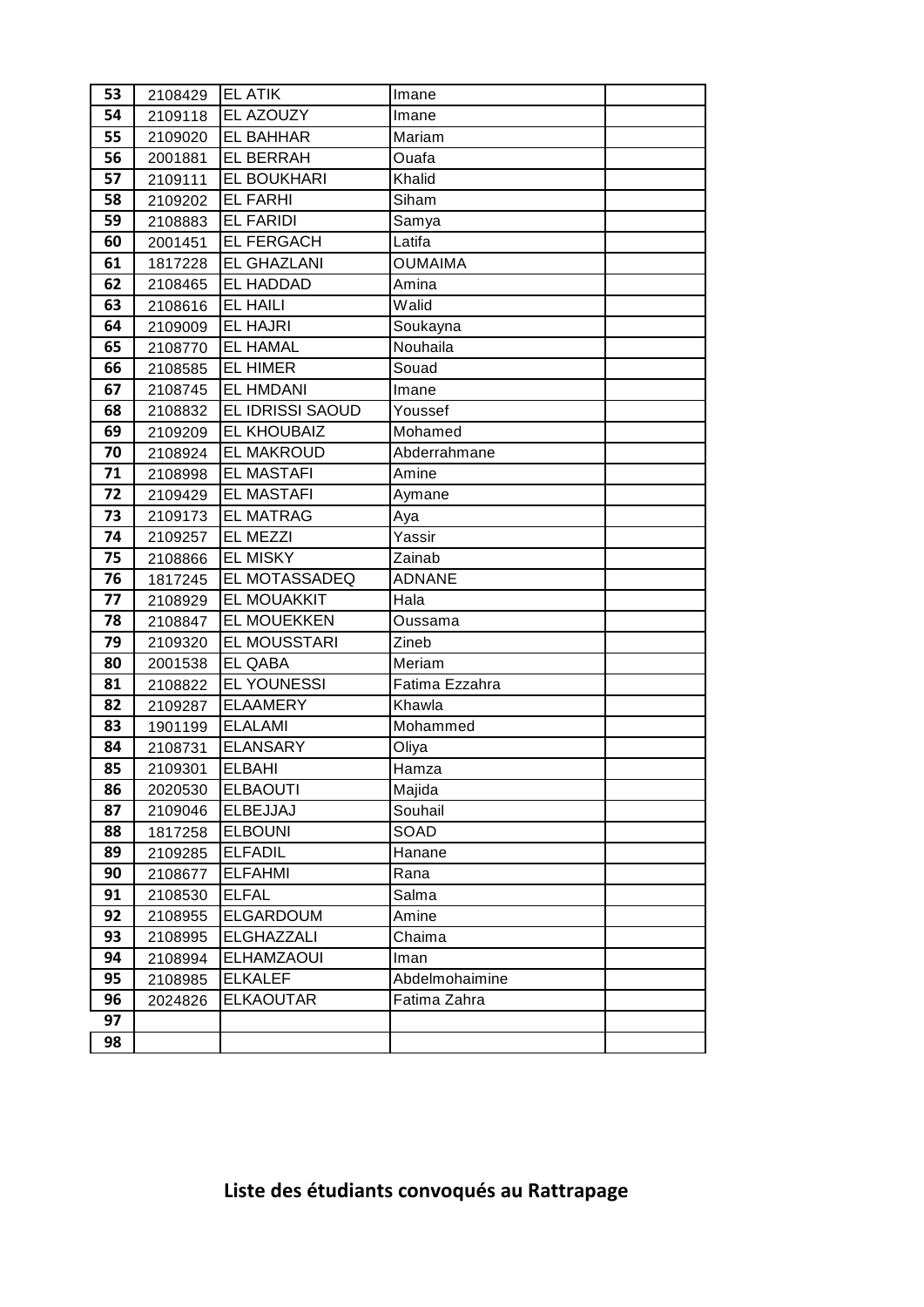**Module : Analyse 2 Filiére : MIPC S2 Local : AMPHI 4**

|                         | <b>APOGEE</b> | <b>NOMS</b>        | <b>PRENOMS</b>      | <b>OBS</b> |
|-------------------------|---------------|--------------------|---------------------|------------|
| 1                       | 2109051       | <b>ELKENTAOUI</b>  | Hammam              |            |
| $\overline{2}$          | 2108553       | <b>ELKHALIFA</b>   | Aymen               |            |
| 3                       | 2109022       | <b>ELLOUBANI</b>   | Safae               |            |
| 4                       | 2109155       | <b>ELMAHFOUDI</b>  | Nada                |            |
| 5                       | 2109152       | EL-MEKKAOUI        | Hayate              |            |
| 6                       | 2109457       | <b>ELMESKINE</b>   | Ayoub               |            |
| $\overline{\mathbf{z}}$ | 2026034       | <b>ELMOUDDEN</b>   | Sanaa               |            |
| 8                       | 2109100       | <b>ELMOURTAJI</b>  | Hajar               |            |
| 9                       | 1903411       | <b>ELMOUSSAOUI</b> | Mariam              |            |
| 10                      | 2001726       | <b>ELOTMANI</b>    | Chadi Otman         |            |
| 11                      | 2108785       | <b>ELYASSINI</b>   | Fatima              |            |
| 12                      | 2134457       | <b>ENGONE NZET</b> | <b>RICK FRANCIS</b> |            |
| 13                      | 2108897       | <b>EN-NAGRAOUI</b> | Hassna              |            |
| 14                      | 2001924       | <b>EN-NAJI</b>     | Laila               |            |
| 15                      | 2109133       | <b>ENOUIAIRA</b>   | Hassna              |            |
| 16                      | 1817277       | <b>ERGAIBI</b>     | <b>HASNA</b>        |            |
| 17                      | 2108836       | <b>ERRAGUIBI</b>   | Abdelilah           |            |
| 18                      | 2108811       | <b>ERRAIS</b>      | Nassima             |            |
| 19                      | 2108588       | <b>ESAADANI</b>    | Marouan             |            |
| 20                      | 2109134       | <b>ESSADAQ</b>     | Aabla               |            |
| 21                      | 2108787       | <b>ESSAIDI</b>     | Mariam              |            |
| 22                      | 2108775       | <b>ESSAKI</b>      | Houssam             |            |
| 23                      | 2108685       | ES-SEDDYQY         | Laila               |            |
| 24                      | 2109087       | <b>ESSIR</b>       | Khadija             |            |
| 25                      | 2108846       | <b>ETTAOUDI</b>    | Imane               |            |
| 26                      | 2109207       | <b>ETTAOUSSI</b>   | Abdel Jamil         |            |
| 27                      | 2108687       | <b>EZRAYEDI</b>    | Ikram               |            |
| 28                      | 2109273       | <b>EZZAAFRAOUI</b> | Karima              |            |
| 29                      | 2109392       | <b>EZZAïM</b>      | Mohammed            |            |
| 30                      | 2108706       | <b>EZZIANI</b>     | Asmaa               |            |
| 31                      | 2109256       | <b>FAID</b>        | Nasr Allah          |            |
| 32                      | 2108876       | <b>FAKIR</b>       | Hiba                |            |
| 33                      | 2108891       | <b>FAMOUS</b>      | Amal                |            |
| 34                      | 2108590       | <b>FARGHSAOUI</b>  | Louay               |            |
| 35                      | 2108849       | <b>FATHI</b>       | Ahlam               |            |
| 36                      | 2001580       | <b>FATTAMI</b>     | Ayoub               |            |
| 37                      | 2109416       | <b>FENNICH</b>     | Rania               |            |
| 38                      | 2109306       | <b>FLIEAU</b>      | Chaimaa             |            |
| 39                      | 2109164       | <b>FOUADI</b>      | Ichraq              |            |
| 40                      | 2108672       | <b>FOUGHALI</b>    | Fatima Ezzahra      |            |
| 41                      | 2108608       | <b>GHADI</b>       | Taha                |            |
| 42                      | 2108570       | <b>GOUZI</b>       | Siham               |            |
| 43                      | 2108885       | <b>HABIB</b>       | Lamiaa              |            |
| 44                      | 2108615       | <b>HADDAOUI</b>    | Hind                |            |
| 45                      | 2001468       | <b>HAIDAOUI</b>    | Mohamed             |            |
| 46                      | 2023785       | <b>HAIMAD</b>      | Aicha               |            |
| 47                      | 2108765       | <b>HAJJOUB</b>     | Wisal               |            |
| 48                      | 2121708       | <b>HAMANENGA</b>   | HANZA               |            |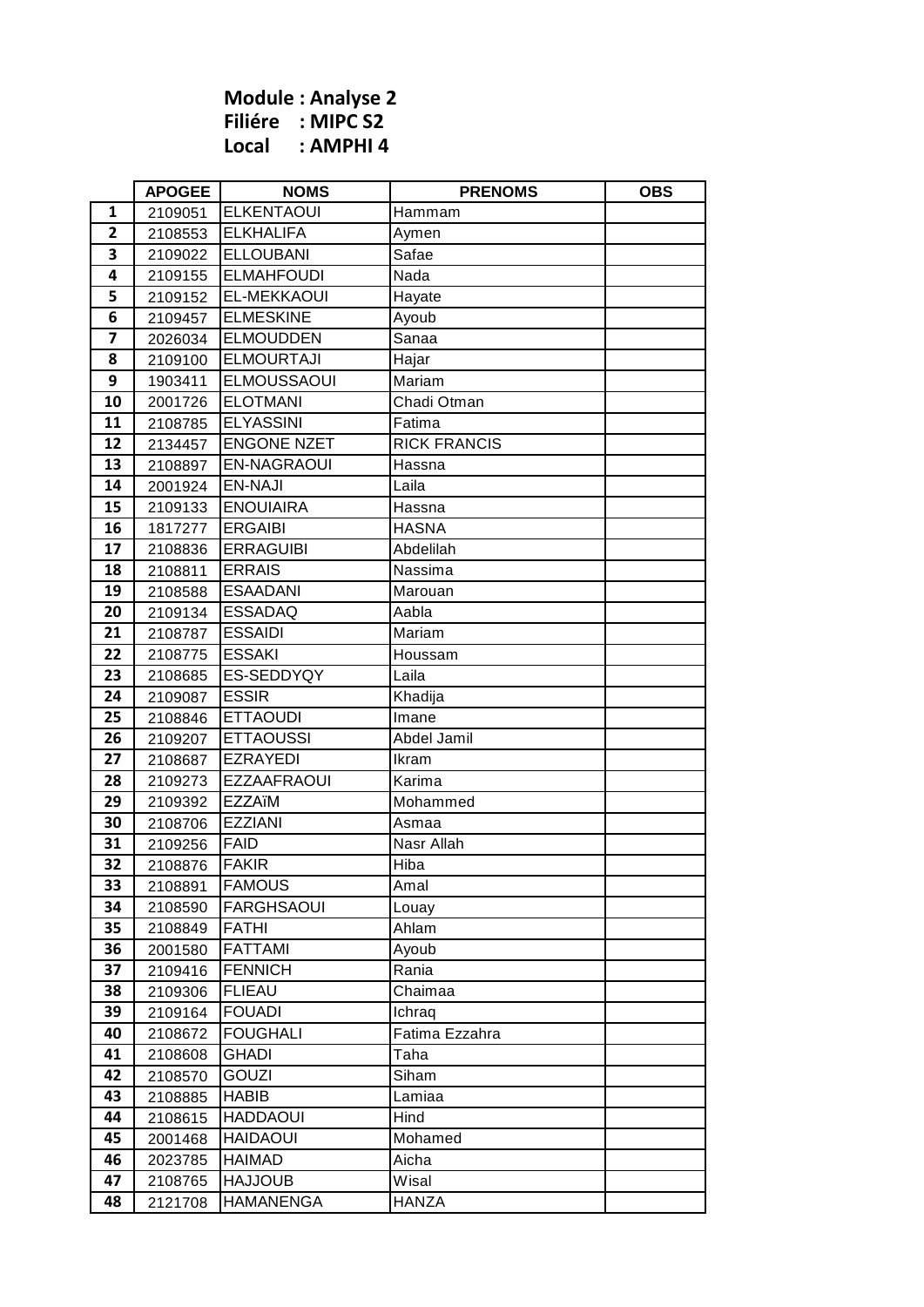| 49 | 2108690 | <b>HAMDOUCH</b>                  | Imane                      |  |
|----|---------|----------------------------------|----------------------------|--|
| 50 | 2109125 | <b>HAMRANI</b>                   | <b>Hibat Allah</b>         |  |
| 51 | 2108658 | <b>HANAHOUM</b>                  | Hiba                       |  |
| 52 | 2108744 | <b>HANSALI</b>                   | Abir                       |  |
| 53 | 2108692 | <b>HASNI</b>                     | Nouhaila                   |  |
| 54 | 2109315 | <b>HAZEM</b>                     | Nouhaila                   |  |
| 55 | 2109376 | <b>HEMMIOUI</b>                  | Sabah                      |  |
| 56 | 2108736 | <b>HMAMESSI</b>                  | Youssef                    |  |
| 57 | 2109456 | <b>HMAMI</b>                     | Malak                      |  |
| 58 | 2108665 | <b>HOUFFANE</b>                  | Salma                      |  |
| 59 | 2109160 | <b>HOUZALI</b>                   | Wissal                     |  |
| 60 | 2108981 | <b>IBBAKH</b>                    | Hassan                     |  |
| 61 | 2109200 | <b>ID BENNACER</b>               | Farah                      |  |
| 62 | 2109243 | <b>ID EL KADI</b>                | Amine                      |  |
| 63 | 2108596 | <b>ID MOUSSA</b>                 | Fatima-zahra               |  |
| 64 | 1900302 | IDILI                            | Saloua                     |  |
| 65 | 2109162 | <b>IJIM</b>                      | Youssef                    |  |
| 66 | 2135159 | <b>ILOKY ASSAWA</b>              | <b>BENI GILLES DELEUZE</b> |  |
| 67 | 2108942 | <b>IMAM</b>                      | Oussama                    |  |
| 68 | 2109181 | <b>IMDIH</b>                     | Khaoula                    |  |
| 69 | 2109178 | <b>ISSAAD</b>                    | Noureddine                 |  |
| 70 | 2109414 | <b>JADLI</b>                     | Said                       |  |
| 71 | 2109346 | <b>JADOUANI</b>                  | Mohamed                    |  |
| 72 | 2109413 | <b>JALOULI</b>                   | Salma                      |  |
| 73 | 2108916 | <b>JAMRANI</b>                   | Nadia                      |  |
| 74 | 2020382 | <b>JAOUAHER</b>                  | Salah Eddine               |  |
| 75 | 2108896 | <b>JERARI</b>                    | Monir                      |  |
| 76 | 2109348 | JIDI                             | Marouane                   |  |
| 77 | 2109258 | <b>JOUFI</b>                     | Anass                      |  |
| 78 | 2109176 | <b>KABBAJ</b>                    | Amine                      |  |
| 79 | 2108946 | <b>KABRANE</b>                   | Naoual                     |  |
| 80 | 2108707 | KADAH                            | Loubna                     |  |
| 81 | 2108988 | <b>KAMAL</b>                     | Rania                      |  |
| 82 | 2109227 | <b>KEZIBRI</b>                   | Chaima                     |  |
| 83 | 2109035 | <b>KHALIL</b>                    | Yassine                    |  |
| 84 | 1817335 | <b>KHANCHA</b>                   | <b>ILYAS</b>               |  |
| 85 | 2109177 | <b>KHATRANI</b>                  | Ouissal                    |  |
| 86 | 2109276 | <b>KHLIFI</b>                    | Salma                      |  |
| 87 | 2108833 | <b>KISSA</b>                     | Aya                        |  |
| 88 | 2109343 | <b>KNIDIRI</b>                   | Fatima Ezzahra             |  |
| 89 | 2108790 | <b>KNIOUEN</b>                   | Ismail                     |  |
| 90 | 2001981 | <b>KOROU</b>                     | Hafsa                      |  |
| 91 | 2108938 | <b>KOUSSAIRI</b>                 | Wissal                     |  |
| 92 | 2108874 | <b>LAAOUINI</b>                  | Aicha                      |  |
| 93 | 2108670 | <b>LAARF</b>                     | Adel                       |  |
| 94 | 2108820 | <b>LACHHEB</b>                   | Amal                       |  |
| 95 | 2108853 | <b>LAHDIRI</b><br><b>LAHROUF</b> | Youness                    |  |
| 96 | 2109182 |                                  | Hiba                       |  |
| 97 |         |                                  |                            |  |
|    |         |                                  |                            |  |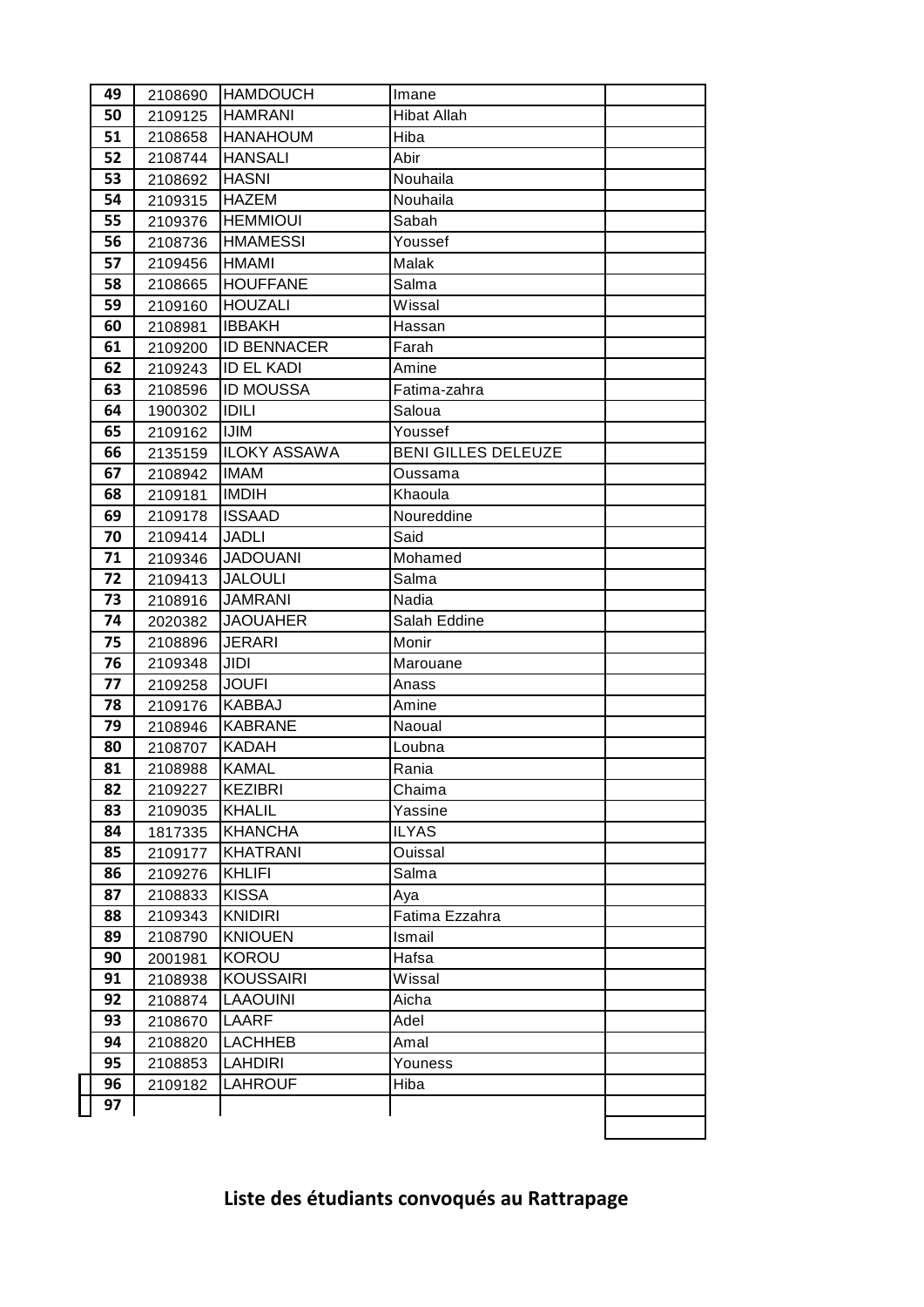**Module : Analyse 2 Filiére : MIPC S2 Local : AMPHI 5**

|                | <b>APOGEE</b> | <b>NOMS</b>                       | <b>PRENOMS</b>             | <b>OBS</b> |
|----------------|---------------|-----------------------------------|----------------------------|------------|
| $\mathbf{1}$   | 2108595       | <b>LAKOUIRA</b>                   | Imane                      |            |
| $\overline{2}$ | 2108487       | <b>LEMHAMDI</b>                   | Ziad                       |            |
| 3              | 2001680       | <b>LMOUDEN</b>                    | Taher                      |            |
| 4              | 2109185       | <b>LOTFI</b>                      | Jihane                     |            |
| 5              | 2109073       | <b>MAACHOU</b>                    | Abir                       |            |
| 6              | 1901390       | <b>MAATAT</b>                     | Rokaya                     |            |
| 7              | 2108754       | <b>MABSOUT</b>                    | Kaoutar                    |            |
| 8              | 2134316       | <b>MADJRI</b>                     | <b>AHLIN CASTRO-FREGIS</b> |            |
| 9              | 2108583       | <b>MADOUANI</b>                   | Sara                       |            |
| 10             | 2108708       | <b>MAGHA</b>                      | Nassima                    |            |
| 11             | 2108930       | <b>MAGOURS</b>                    | Nouhaila                   |            |
| 12             | 2108501       | <b>MAIDDA</b>                     | Radia                      |            |
| 13             | 2001589       | <b>MAKHLOUK</b>                   | Iman                       |            |
| 14             | 2108716       | <b>MARTAH</b>                     | Soulaiman                  |            |
| 15             | 2109447       | <b>MARZAQ</b>                     | Abdellatif                 |            |
| 16             | 2108489       | <b>MASSANI</b>                    | Khadija                    |            |
| 17             | 2108551       | <b>MELLAL</b>                     | Marouane                   |            |
| 18             | 2026056       | <b>MELLOUK</b>                    | Hakima                     |            |
| 19             | 2108772       | <b>MERZOUG</b>                    | Ayoub                      |            |
| 20             | 2108525       | <b>MERZOUK</b>                    | Hafsa                      |            |
| 21             | 2109197       | <b>MESSAADIYENE</b>               | Nessaiba                   |            |
| 22             | 2109229       | <b>MFARREK</b>                    | Imane                      |            |
| 23             | 2122080       | <b>MINGA</b>                      | <b>LUCKY</b>               |            |
| 24             | 2108502       | <b>MIRIDI</b>                     | Kawtar                     |            |
| 25             | 2109127       | MOHAMMED CHAKOU Mohamed Almokhtar |                            |            |
| 26             | 2108631       | <b>MOUKHASSAS</b>                 | Hajar                      |            |
| 27             | 2108621       | <b>MOUKHAYER</b>                  | Marwane                    |            |
| 28             | 2108971       | <b>MOUMMOU</b>                    | Kaoutar                    |            |
| 29             | 2001495       | <b>MOUTAOUKIL</b>                 | Omayma                     |            |
| 30             | 2020453       | <b>MOUYANE</b>                    | Fatima Ezahrae             |            |
| 31             | 2108604       | <b>MUHAMMAD</b>                   | Ahmad Atiku                |            |
| 32             | 2109140       | <b>NACIR</b>                      | Yassir                     |            |
| 33             | 2108655       | <b>NAFOUKH</b>                    | Youssef                    |            |
| 34             | 2108699       | <b>NAJEM</b>                      | Ghizlane                   |            |
| 35             | 2108951       | <b>NAQACH</b>                     | Fatima Ezzahra             |            |
| 36             | 2001949       | <b>NBIGUI</b>                     | Manal                      |            |
| 37             | 2109151       | <b>NOUHI</b>                      | Omayma                     |            |
| 38             | 2108854       | <b>NOUMA</b>                      | Houssameddine              |            |
| 39             | 2001906       | OHSSINE                           | Abdelfatah                 |            |
| 40             | 2134317       | <b>OLOUKOI</b>                    | <b>MONRENIKE ANGELA</b>    |            |
| 41             | 2108457       | OUAKANNOU                         | Hiba                       |            |
| 42             | 2001935       | <b>OUAKRIM</b>                    | Ayoub                      |            |
| 43             | 2108776       | <b>OUARIACH</b>                   | Hibatallah                 |            |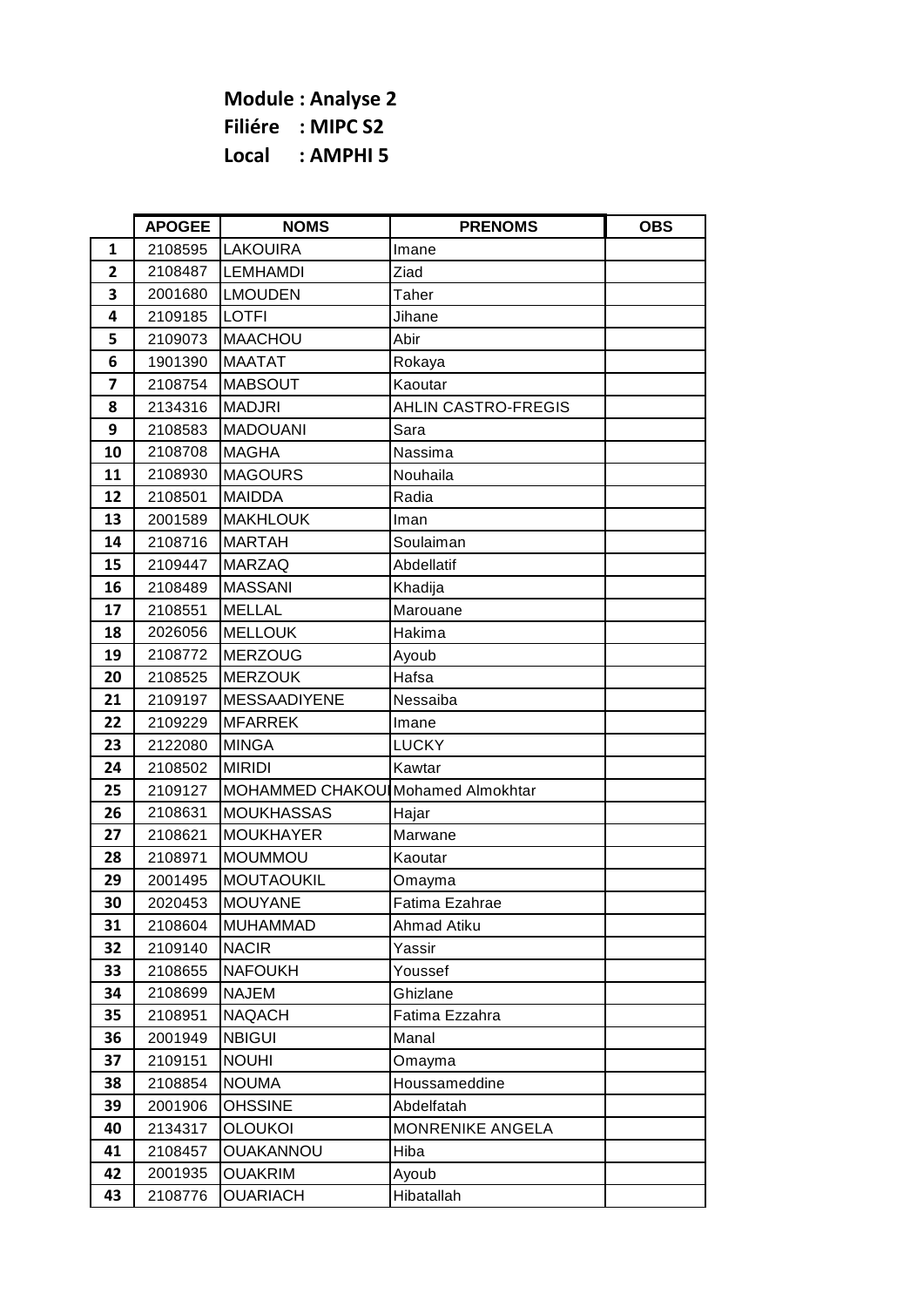| 44 | 2108461 | <b>OUBAHA</b>         | Malak    |  |
|----|---------|-----------------------|----------|--|
| 45 | 2109034 | <b>OUBELKAS</b>       | Noura    |  |
| 46 | 2109014 | <b>OUDAALI</b>        | Hanane   |  |
| 47 | 2108980 | <b>OUGHADDOU</b>      | Ikram    |  |
| 48 | 1900472 | <b>OUHHAN</b>         | Soufiane |  |
| 49 | 2109240 | <b>OUIGUEMMANE</b>    | Kamal    |  |
| 50 | 2109110 | <b>OULED BOUYAHYA</b> | Sara     |  |
| 51 | 2108565 | <b>OURAHOU</b>        | Khadija  |  |
| 52 | 2001622 | QTARAB                | Hamza    |  |
| 53 | 2001716 | <b>QUIOUCH</b>        | Saloua   |  |
| 54 | 2108778 | RABIA                 | Saad     |  |
| 55 | 2108957 | <b>RAHMANI</b>        | Yacine   |  |
| 56 |         |                       |          |  |
| 57 |         |                       |          |  |
| 58 |         |                       |          |  |
| 59 |         |                       |          |  |
| 60 |         |                       |          |  |

**Liste des étudiants convoqués au Rattrapage Module : Analyse 2 Filiére : MIPC S2 Local : SALLE 23**

|                | <b>APOGEE</b> | <b>NOMS</b>             | <b>PRENOMS</b>         | <b>OBS</b> |
|----------------|---------------|-------------------------|------------------------|------------|
| $\mathbf{1}$   | 2001729       | <b>RAMMACH</b>          | Imane                  |            |
| $\overline{2}$ | 2022517       | <b>REZRAZI</b>          | Wissal                 |            |
| 3              | 2108689       | <b>RHARIB</b>           | Omayma                 |            |
| 4              | 2021664       | <b>RIDA</b>             | Oussama                |            |
| 5              | 2108620       | <b>RMILI</b>            | Hind                   |            |
| 6              | 2109378       | <b>ROUASSI</b>          | Ibtissam               |            |
| 7              | 2108865       | <b>ROUSSI</b>           | Hatim                  |            |
| 8              | 2108622       | SAADANI                 | Fatima Ezzahra         |            |
| 9              | 2108760       | <b>SADOUK</b>           | Yassine                |            |
| 10             | 2109381       | <b>SAJID</b>            | Sokaina                |            |
| 11             | 2108644       | <b>SEKKACH</b>          | Abdelhamid             |            |
| 12             | 2134306       | SOIHIHOU                | NOURDDINE ABASSE       |            |
| 13             | 2026273       | SOULEYMANE FADOU FATIMA |                        |            |
| 14             | 2109250       | <b>TADLAOUI</b>         | Anouar                 |            |
| 15             | 2109106       | <b>TADOUCHT</b>         | Elhoussaïne            |            |
| 16             | 2108912       | <b>TAHIRI</b>           | Essaid                 |            |
| 17             | 2022899       | <b>TAHOUNI</b>          | Imane                  |            |
| 18             | 2135160       | <b>TCHOKPO</b>          | <b>MESSANH CYRILLE</b> |            |
| 19             | 1620959       | <b>TERWILLY</b>         | Sylvain                |            |
| 20             | 2109246       | <b>TOUGHZAOUI</b>       | Sanaa                  |            |
| 21             | 2108956       | <b>TOUMNI</b>           | Adam                   |            |
| 22             | 1817453       | <b>TYAR</b>             | <b>AHMED</b>           |            |